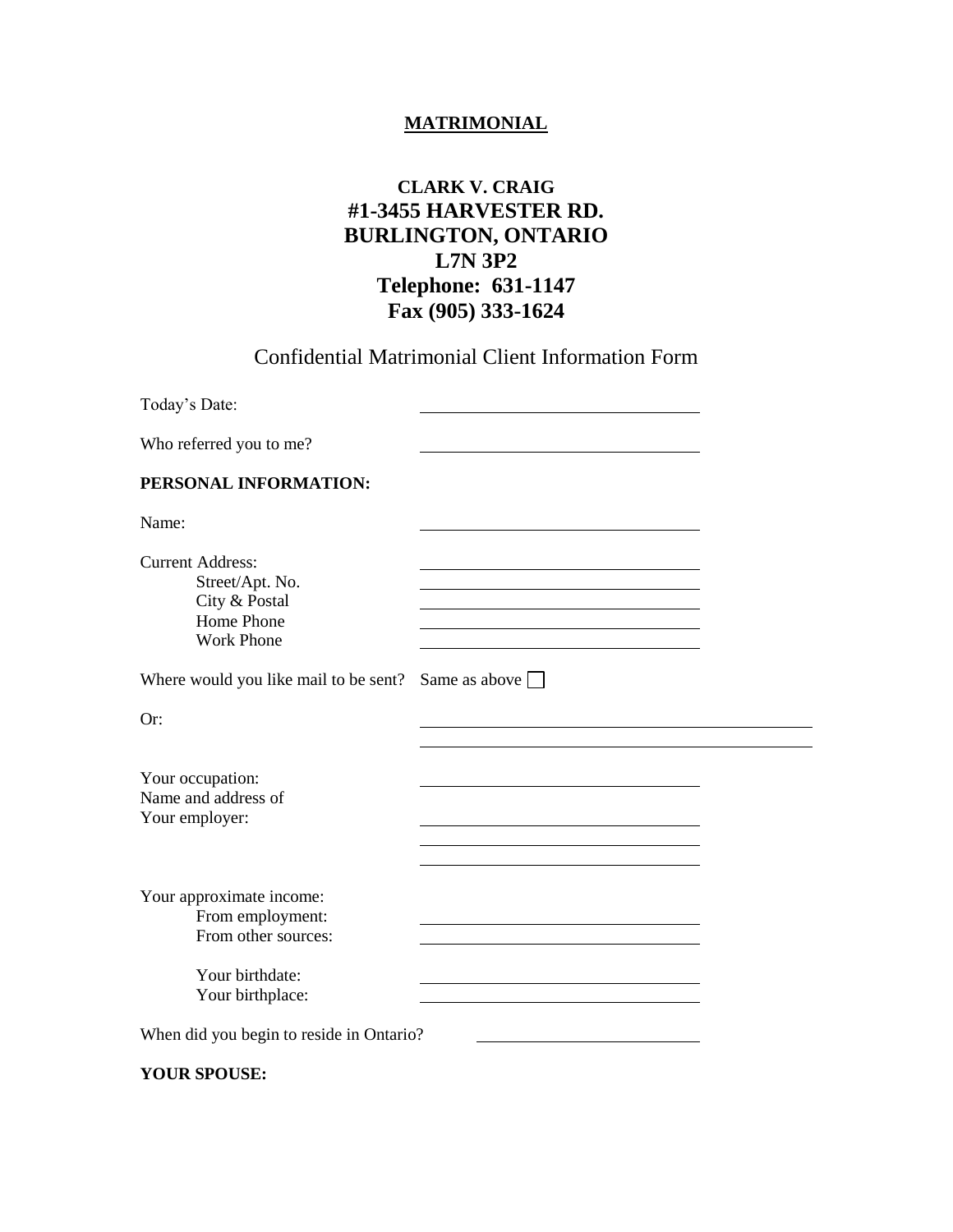| Spouse's name:                                                                                                                                                                                                       |     |                |                |  |
|----------------------------------------------------------------------------------------------------------------------------------------------------------------------------------------------------------------------|-----|----------------|----------------|--|
| Spouse's address:                                                                                                                                                                                                    |     |                |                |  |
|                                                                                                                                                                                                                      |     |                |                |  |
| Your spouse's occupation:<br>Name and address of<br>Spouse's employer:                                                                                                                                               |     |                |                |  |
| Spouse's approximate income:<br>From employment:<br>From other sources:                                                                                                                                              |     |                |                |  |
| Spouse's birthdate:<br>Spouse's birthplace:                                                                                                                                                                          |     |                |                |  |
| When did your spouse begin to<br>reside in Ontario?                                                                                                                                                                  |     |                |                |  |
| Does your spouse have a lawyer?                                                                                                                                                                                      | Yes |                | N <sub>0</sub> |  |
| Your spouse's lawyer:<br>Name:<br>Address:                                                                                                                                                                           |     |                |                |  |
| Phone:                                                                                                                                                                                                               |     |                |                |  |
| DETAILS OF YOUR MARRIAGE:                                                                                                                                                                                            |     |                |                |  |
| Date of marriage:                                                                                                                                                                                                    |     | Place:         |                |  |
| Wife's maiden name:<br>Wife's surname at marriage:<br>Husband's surname at birth:                                                                                                                                    |     |                |                |  |
| Have you been married before:<br>Yes<br>If Yes:<br>Date of previous divorce:<br>Place of previous divorce:                                                                                                           |     | N <sub>o</sub> |                |  |
| Do you have a copy of the Certificate of Divorce or<br>The Decree Absolute?                                                                                                                                          | Yes |                | N <sub>0</sub> |  |
| What was your surname during that marriage:<br>Has your spouse been married before:<br>If yes:<br>Date of previous divorce:<br>Place of previous divorce:<br>Do you have a copy of the Certificate of Divorce or the | Yes |                | N <sub>o</sub> |  |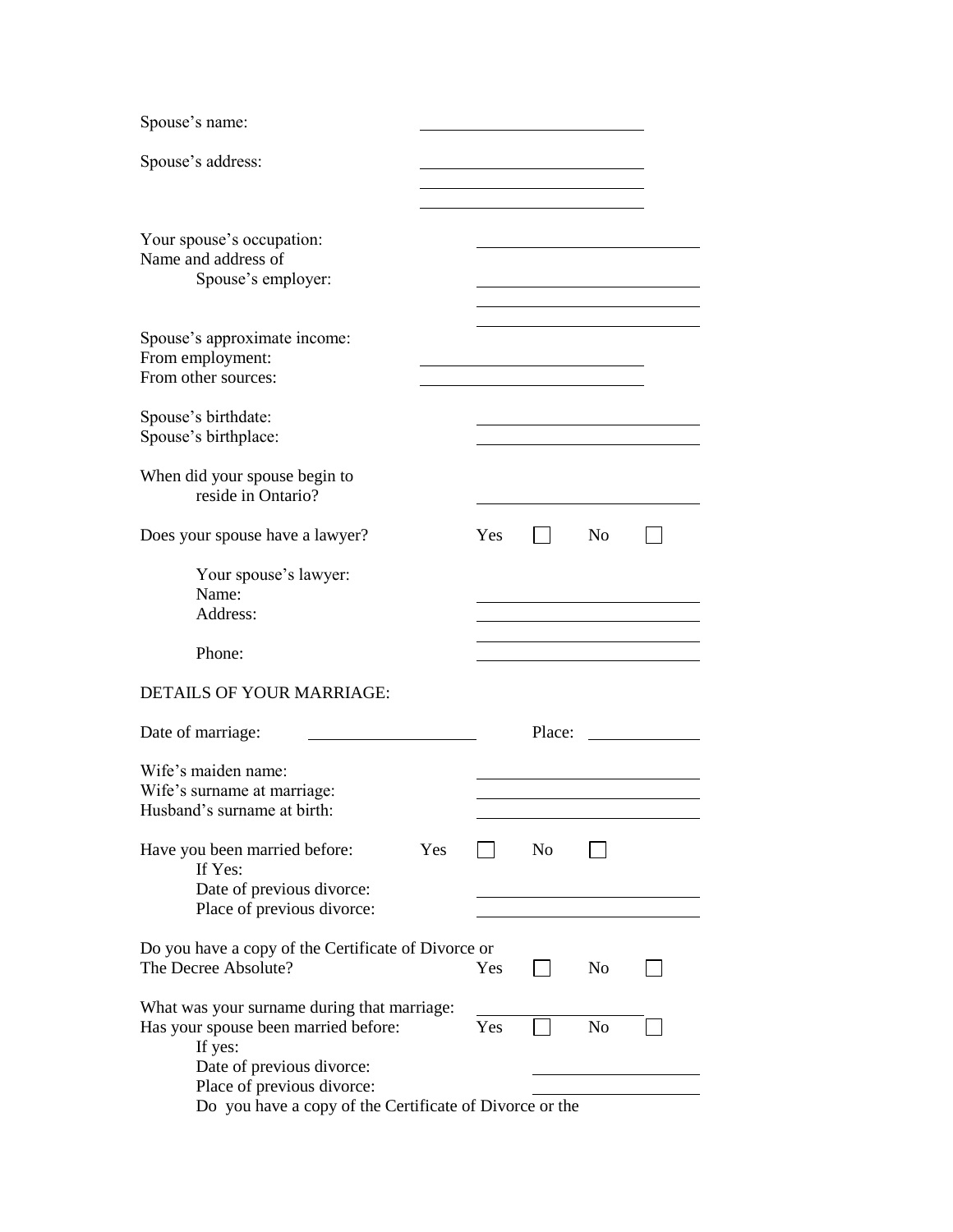| What was your spouse's name during that marriage:        |                                     |                                                                                                                   |              |
|----------------------------------------------------------|-------------------------------------|-------------------------------------------------------------------------------------------------------------------|--------------|
|                                                          |                                     |                                                                                                                   |              |
|                                                          |                                     | <b>CHILDREN:</b> (Under 18 years or still dependent on you or your spouse)                                        |              |
| Name(s)                                                  | <b>Birthdate</b>                    | Now living with                                                                                                   | School/Grade |
|                                                          |                                     |                                                                                                                   |              |
|                                                          |                                     |                                                                                                                   |              |
|                                                          |                                     |                                                                                                                   |              |
|                                                          |                                     |                                                                                                                   |              |
|                                                          |                                     |                                                                                                                   |              |
| <b>CURRENT LIVING ARRANGEMENTS:</b>                      |                                     |                                                                                                                   |              |
|                                                          |                                     | N <sub>o</sub><br>$\Box$                                                                                          |              |
| Have you separated?:<br>If so, on what date?             | Yes                                 |                                                                                                                   |              |
| Who is living in the matrimonial home?                   |                                     |                                                                                                                   |              |
| Have you had marriage counselling?<br>If yes, with whom? |                                     |                                                                                                                   |              |
| Do you think counselling would be helpful?               |                                     |                                                                                                                   |              |
| <b>EXISTING AGREEMENTS:</b>                              |                                     |                                                                                                                   |              |
|                                                          |                                     |                                                                                                                   |              |
|                                                          |                                     | Have you signed a marriage contract, cohabitation agreement or other document dealing with                        |              |
| rights between you and your spouse?                      |                                     | Yes<br>$\mathbf{I}$<br>N <sub>o</sub>                                                                             |              |
|                                                          |                                     |                                                                                                                   |              |
| respective rights on separation?                         |                                     | Have you and your spouse any agreement in place (in writing or otherwise) regarding your<br>Yes<br>N <sub>0</sub> |              |
| <b>LITIGATION:</b>                                       |                                     |                                                                                                                   |              |
|                                                          |                                     |                                                                                                                   |              |
| Yes<br>N <sub>0</sub>                                    | $\Box$ If yes, please give details: | Have there been any court proceedings between you and your spouse?                                                |              |
|                                                          |                                     |                                                                                                                   |              |
|                                                          |                                     |                                                                                                                   |              |
| <b>MATRIMONIAL HOME:</b>                                 |                                     |                                                                                                                   |              |
| Address:                                                 |                                     |                                                                                                                   |              |
|                                                          |                                     |                                                                                                                   |              |
|                                                          |                                     |                                                                                                                   |              |
| In whose name is title?<br>Approximate value today:      |                                     |                                                                                                                   |              |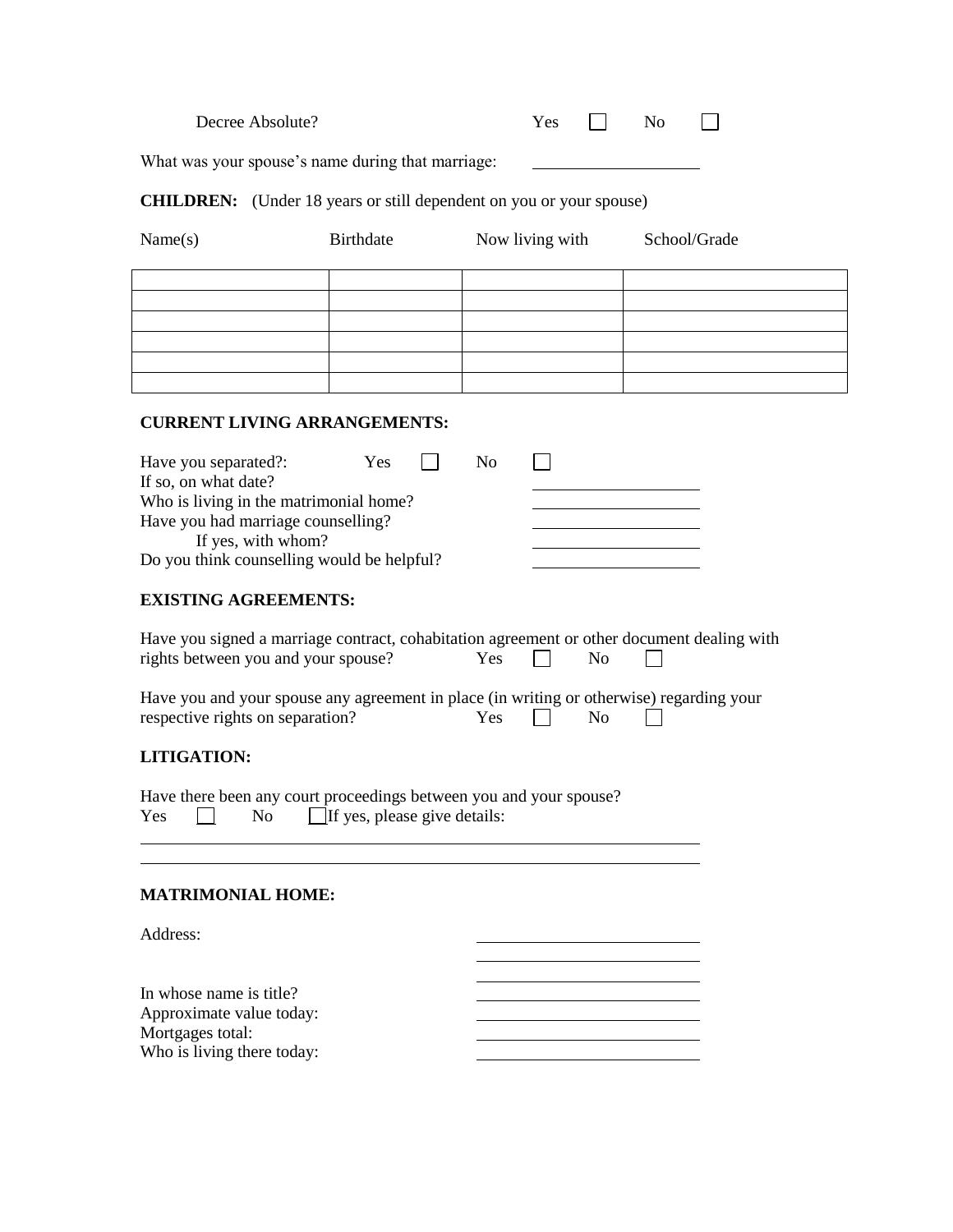| <b>ASSETS AND LIABILITIES</b> |           |                  |                    |                  |                    |  |
|-------------------------------|-----------|------------------|--------------------|------------------|--------------------|--|
|                               |           | Date of Marriage | Date of Separation | Date of Marriage | Date of Separation |  |
| Matrimonial Home              |           |                  |                    |                  |                    |  |
| Other Real Property           |           |                  |                    |                  |                    |  |
| Personal Property             |           |                  |                    |                  |                    |  |
| Cars                          | Yr & make |                  |                    |                  |                    |  |
|                               | Value     |                  |                    |                  |                    |  |
| <b>Bank Accounts</b>          |           |                  |                    |                  |                    |  |
| Stocks CSB's etc.             |           |                  |                    |                  |                    |  |
| RRSP's                        |           |                  |                    |                  |                    |  |
| Pension                       |           |                  |                    |                  |                    |  |
| Other                         |           |                  |                    |                  |                    |  |
|                               |           |                  |                    |                  |                    |  |
| <b>LIABILITIES</b>            |           |                  |                    |                  |                    |  |
| Mortgage                      |           |                  |                    |                  |                    |  |
| <b>Bank Loans</b>             |           |                  |                    |                  |                    |  |
| Credit Cards                  |           |                  |                    |                  |                    |  |
|                               |           |                  |                    |                  |                    |  |
| Other                         |           |                  |                    |                  |                    |  |
| EXEMPT/EXCLUDE                |           |                  |                    |                  |                    |  |
| NET FAMILY PROPERTY           |           |                  |                    |                  |                    |  |

|                   |  | Did you or your spouse have any assets (including money) at the date of your marriage? |  |  |
|-------------------|--|----------------------------------------------------------------------------------------|--|--|
| $Yes \t No \t \t$ |  |                                                                                        |  |  |

If so, give details:

Have you or your spouse received any of the following during your marriage:

- An inheritance
	- A substantial gift from someone other than your spouse
- Money from a personal injury claim
- Money from a life insurance policy

**GENERAL:**